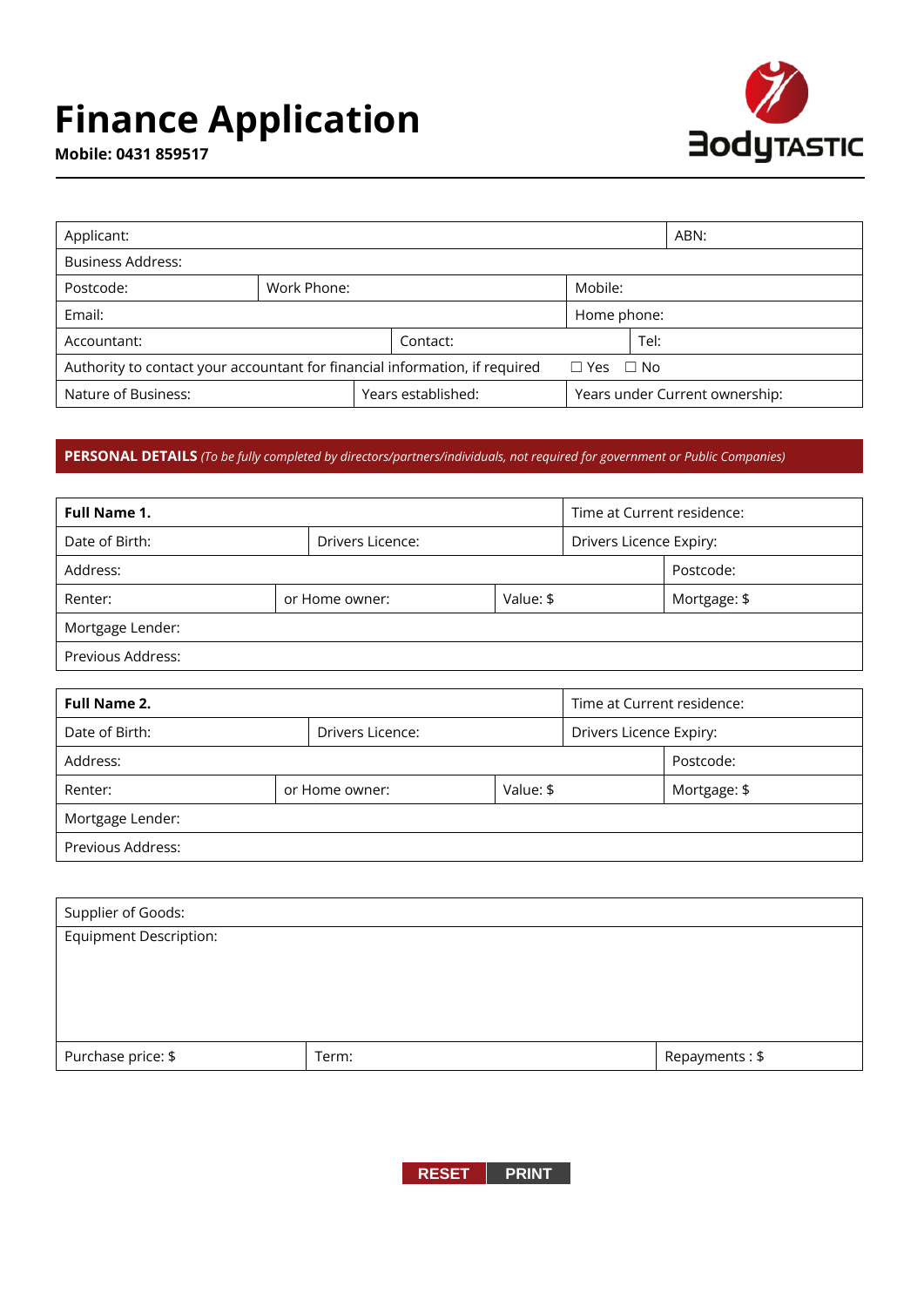

# **OVERVIEW**

This Privacy Disclosure Statement & E- mail Communication Consent is relevant to: J & D Douzi Pty Ltd T/AS Asset finance direct [ACN: 123 450 402] of [401/88 Macquarie st, Teneriffe QLD 4005.

('we', 'us', 'our')

We collect information about you for the purposes you agree to in this Privacy Disclosure Statement and E- mail Communication Consent. When you sign below, you agree we can, consistent with Australia's privacy and credit reporting laws, collect, use and exchange credit and personal information about you for those purposes. PRIVACY DISCLOSURE STATEMENT AND E-MAIL COMMUNICATION CONSENT

We are collecting credit and personal information (information) about you, as applicable:

- $\triangleright$  To source for you, or a company of which you are a director:
	- Consumer credit for personal, household, domestic or residential investment purposes;
	- x Commercial credit for business purposes; or
	- Other services stated in this Privacy Disclosure Statement and E-mail Communication Consent (Consent); or
- $\triangleright$  To support a guarantor application, you will provide.

As your broker, we require the information we collect from you to assess your credit or guarantor application, or the credit application of a company of which you are a director, source a suitable credit provider and any required insurances, and to manage the application process, where required. If you do not provide the information sought, we may be unable to process your application, or the company's application, or we may be limited in the other services we can offer you or the company.

#### YOUR INFORMATION — COLLECTION AND CREDIT REPORTING BODY (CRB)

#### ('CRB') DISCLOSURES

When we collect information from you in the credit application process, we use that information in a number of ways to assess your credit application and to source a suitable credit provider or lessor and/ or insurance provider.

We may:

- $\triangleright$  Disclose your identification information to a CRB and in some cases obtain a credit report;
- $\triangleright$  Use any information the CRB provides in that report to assist us to preliminarily assess your consumer credit or guarantor application;
- ¾ Disclose your personal information to an insurer or insurers to source any insurances you wish to obtain;
- $\triangleright$  Disclose your credit information to a credit provider or credit providers to apply for finance on your behalf; and
- $\triangleright$  Disclosure your personal information to an aggregator to enable submission of your credit application to the credit provider.

The information we obtain from you is used, subject to compliance with Australia's privacy and credit reporting laws, only for the purposes listed in this Consent and is not disclosed to any other person except with your permission or as permitted, or required, by law.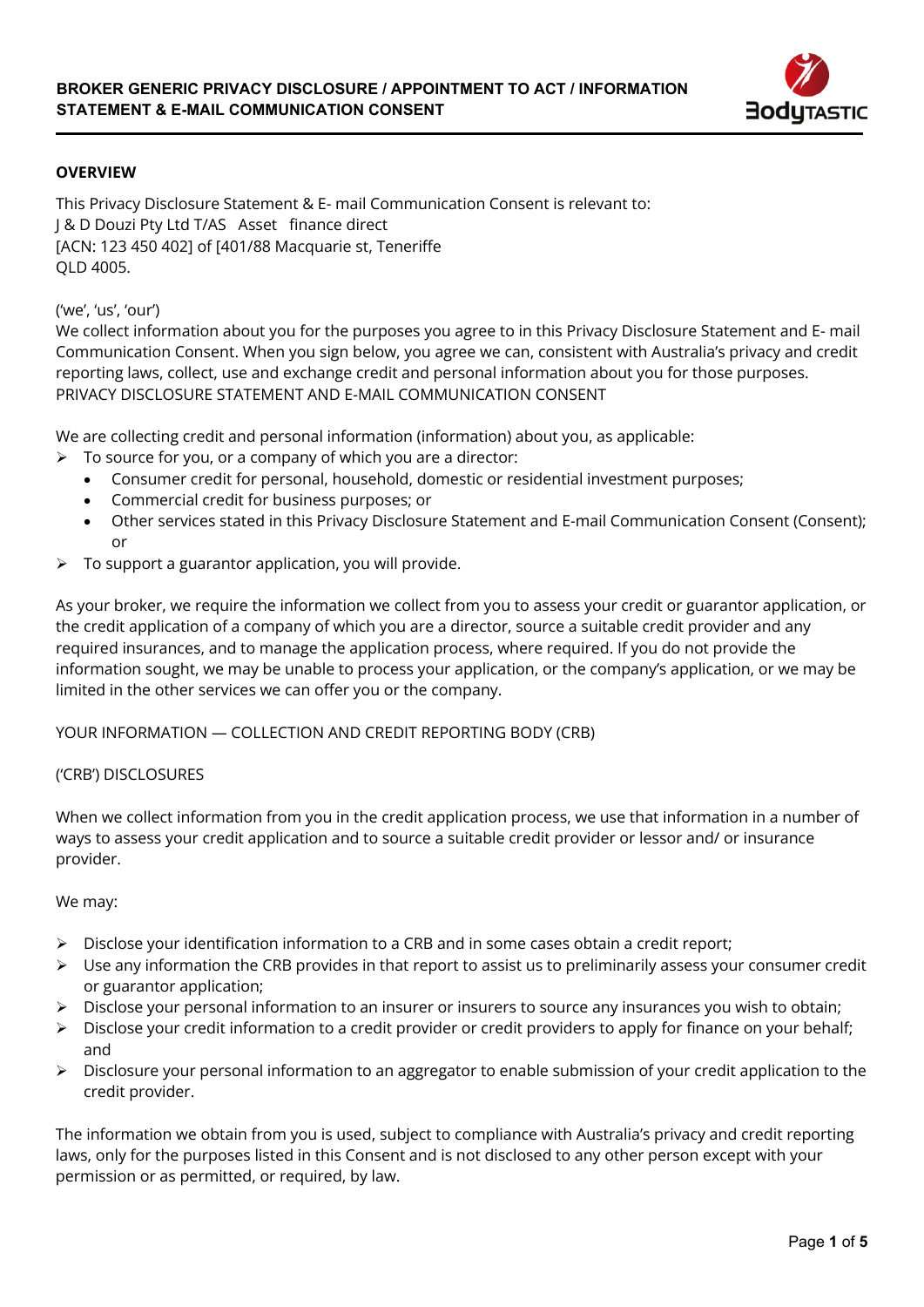## **CREDIT PROVIDERS**

As part of providing our services to you, we may undertake tasks for a credit provider which is reasonably necessary to manage the application process. When doing so, we are acting as agent for the credit provider, with the same privacy law requirements applying to both of us.

We may submit your application to one or more credit providers. Those credit providers and their website addresses are set out in the Schedule 1 at the end of this document.

A credit provider, to whom we submit an application, may disclose information about you to, and collect information about you from, from one or more CRBs.

The website of each credit provider contains details of each CRB with which it deals and other detail about information held about you, including whether that information may be held or disclosed overseas and, if so, in which countries. The websites also describe your key rights. This detail may be described on the credit providers' websites as 'notifiable matters', 'privacy policy', 'credit reporting policy' or 'privacy disclosure statement and consent', or similar.

For each CRB the website details will include the following specific information: That the CRB may include information the credit provider discloses about you to other credit providers to assess your credit worthiness;

- $\triangleright$  That, if you become overdue in making consumer credit payments or you commit a serious credit infringement, the credit provider may disclose that information to a CRB;
- ¾ How you can obtain the credit provider's and/or CRB'spolicies about managing your credit information;
- $\triangleright$  Your right to access and/or correct information held about you and to complain about conduct that may breach the privacy and credit reporting laws;
- $\triangleright$  Your right to request a CRB not to undertake pre-screening for purposes of direct marketing by a credit provider; and
- ¾ Your right to request a CRB not to release information about you if you believe you are a victim of fraud

This detail will also be included by the credit provider who approves your application in the privacy disclosure statement and consent document it will provide to you.

Each credit provider website includes information on how to contact the credit provider and how to obtain a copy of its privacy documents in a form that suits you (e.g. hardcopy or email).

# **YOUR RIGHTS**

You have the right to ask:

- $\triangleright$  Us to provide you with all the information we hold about you;
- $\triangleright$  Us to correct the information we hold if it is incorrect:
- ¾ Us for copies of our privacy policy and this document, in a form that suits you; (e.g. hardcopy or email)
- ¾ The CRB not to use your information for direct marketing assessment purposes, including pre- screening; and
- $\triangleright$  The CRB to provide you with a copy of the information it holds about you.

You can gain access to the information we hold about you by contacting our Privacy Officer at the address above or by telephone on or email at [ENTER E-MAIL ADDRESS FOR PRIVACY RELATED MATTERS TO BE DIRECTED] in some cases an administration fee may be charged to cover the cost of providing the information.

Our Privacy Policy is available on our website at [ENTER WEBSITE LINK TO PRIVACY POLICY] or we will provide you with a copy if you ask us.

Schedule 2 at the end of this document sets out the contact details for each CRB service.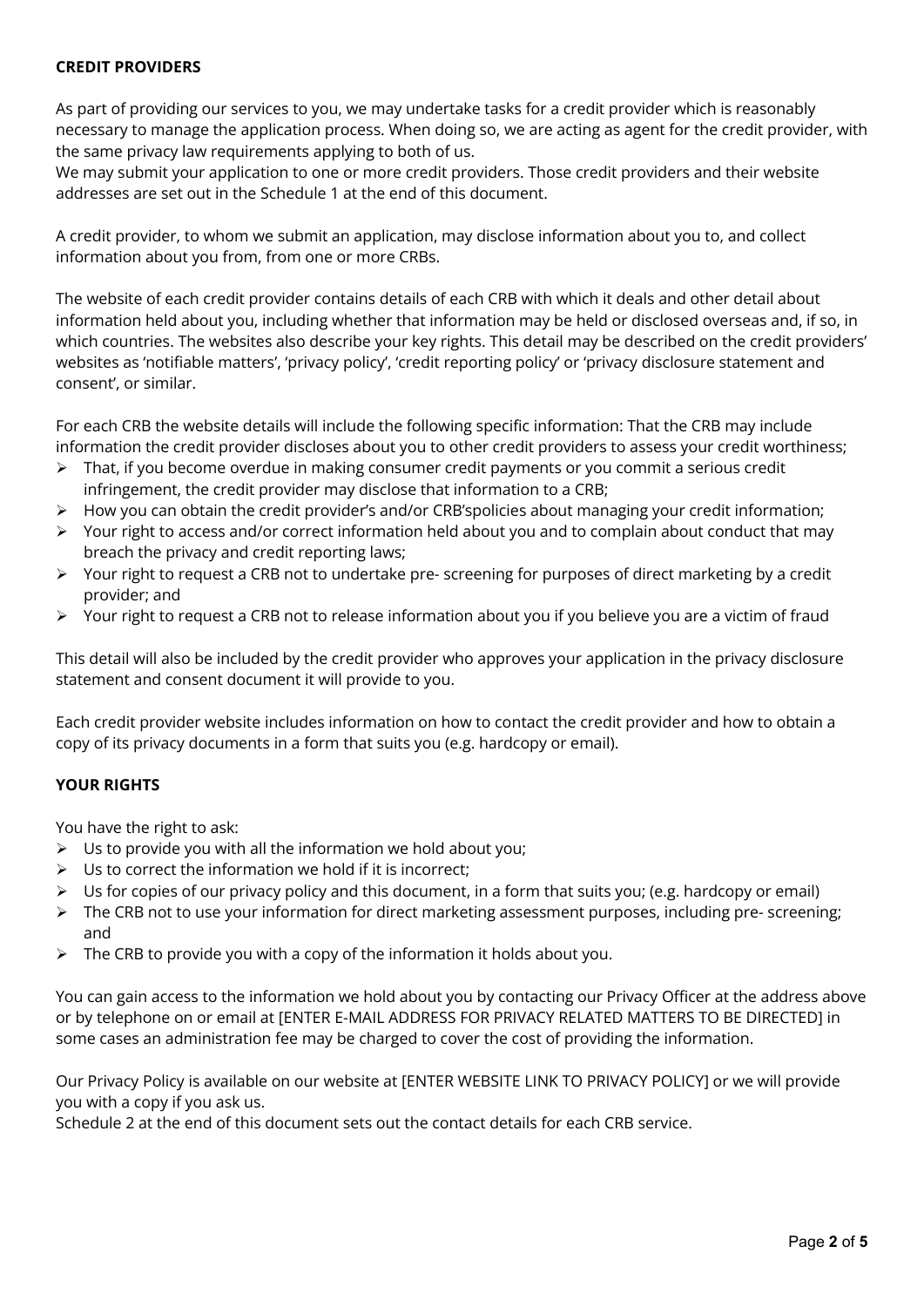### **DISCLOSURE AND CONSENT**

By signing below, you agree we may:

- $\triangleright$  Use your personal and credit information:
	- $\circ$  To assess your consumer or commercial credit and/or guarantee application and/or to assess a credit application by a company of which you are a director;
	- o To source any finances you required;
	- $\circ$  To source any insurances you require; and
	- $\circ$  As the law authorises or requires.
- $\triangleright$  Disclose to, and obtain from, any prospective credit provider or insurer, information about you that is reasonably necessary to obtain the finance and insurances you require;
- $\triangleright$  Check your information with the document issuer, such as an employer or accountant or official record holder for the purpose of confirming your identity and information you have provided;
- $\triangleright$  Obtain from, and disclose to, any third party, information about you, the applicant(s) or guarantor(s) that is reasonably necessary to assist you to obtain the finance and insurances required;
- ¾ Provide your information, including your credit report(s), to one or more of the credit providers specified in Schedule 1 so they can assess your application, or the application of a company of which you are a director, or your suitability as a guarantor;
- $\triangleright$  Provide credit information about you to a guarantor, or prospective guarantor;
- $\triangleright$  Provide you, or the company of which you are a director, with offers or information of other goods or services we, or any of our associated entities, may be able to provide to you or the company, unless you tell us not to;
- $\triangleright$  Disclose your personal and credit information to the extent permitted by law to other organisations that provide us with services, such as contractors, agents, printers, mail houses, lawyers, document custodians, securitisers and computer systems consultants or providers, so they can perform those services for us. This includes service providers located overseas. It is not practical to list every country in which recipients will be located, however it is likely to include, Germany, New Zealand, United Kingdom, Malaysia Philippines, Singapore, Malaysia, Vietnam & United States of America; and
- $\triangleright$  Disclose your personal information to any other organisation that may wish to acquire, or has acquired, an interest in our business or any rights under your contract with us, or the contract with us of a company of which you are a director.

You also agree and consent to, as appropriate:

- ¾ A CRB disclosing consumer credit information to one or more credit providers specified in the Schedule 1 below for the purpose of assessing your application for consumer or commercial credit or your guarantor application, and/or assessing a credit application by a company of which you are a director;
- $\triangleright$  When you are a prospective guarantor, a credit provider using that information to assess your suitability as a guarantor;
- ¾ A credit provider disclosing your credit information (including information obtained by it from a CRB) to a guarantor, or a prospective guarantor; and
- ¾ A credit provider disclosing to another credit provider, to your agent, such as us as your broker, or to a servicer, for a particular purpose, information it holds about you.
- $\triangleright$  A credit provider confirming your identification details via a third-party system to check those details with a document issuer or official record holder, including the Document Verification Service

# **EXTENDED EFFECTIVENESS FOR COMMERCIAL CREDIT**

Your agreement and consent to the disclosures and consents in this document will be effective for a period of 12 months, but only in relation to commercial credit. Your agreement to this ceases when you either withdraw it by contacting us using our details above or 12 months after you sign below, whichever first occurs. This will allow us to continue to provide our services to you without the need to ask you to sign a new privacy statement and consent each time you require commercial credit within a 12-month period. The extended effectiveness does not apply in relation to consumer credit.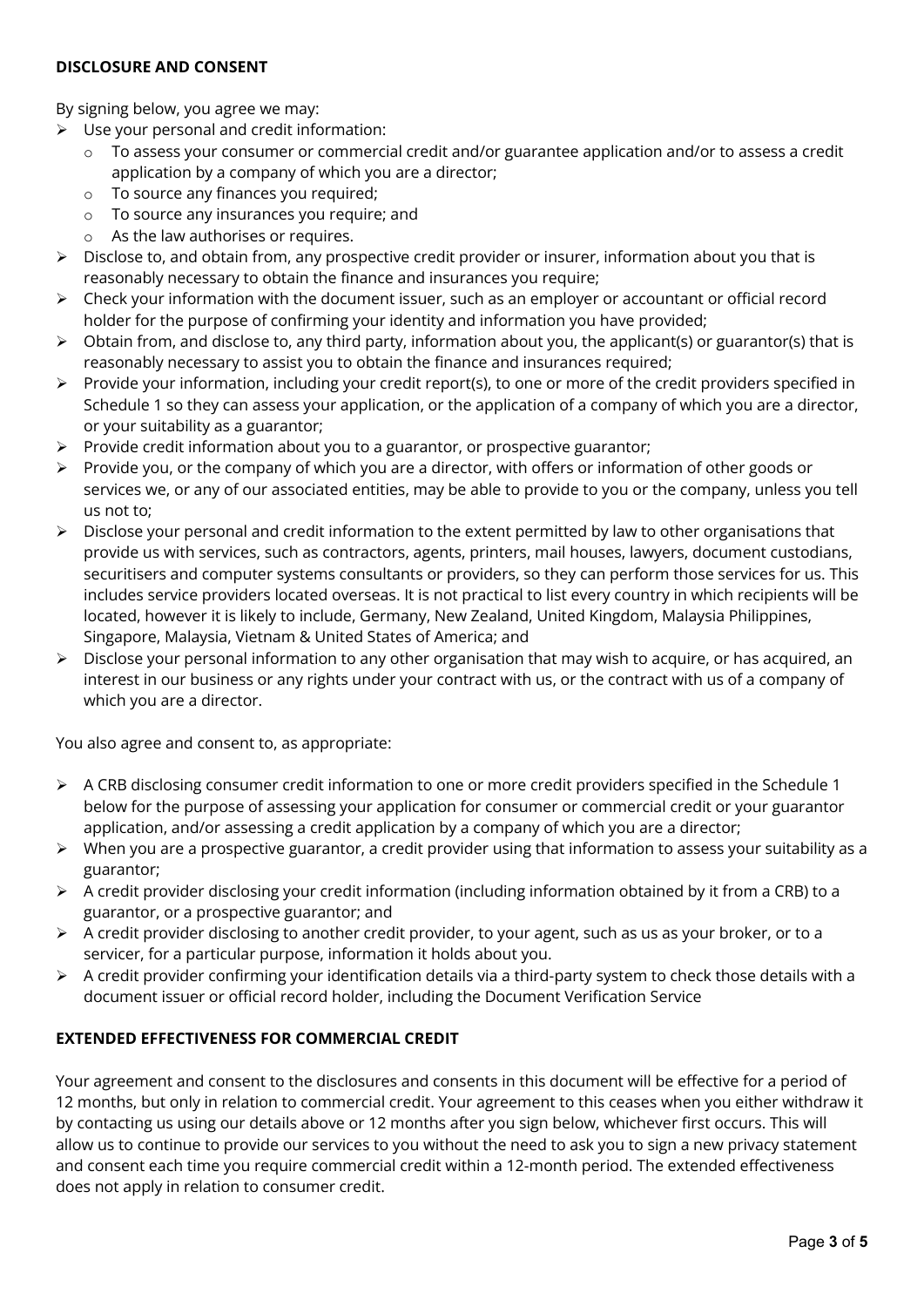Where the applicant, or guarantor, is a company of which you are a director, you consent to the use of your information, in addition to the company's information, in each of the ways listed above.

# **EFFECTIVENESS FOR CONSUMER CREDIT**

This authorisation ceases when we undertake a task on behalf of the credit provider.

#### **AMOUNTS & BENEFITS WE RECEIVE**

As a broker, we may receive commission payments and other benefits from a third-party for arranging and facilitating finance and insurance for you.

#### *Commercial Finance*

A financier may make payments to us for business introduced to the financier and/or the volume and quality of transactions we introduce to the financier, and/or the extent to which finance arrangements we introduce remain up to date in payments.

#### *Consumer Finance*

Consumer credit law has specific requirements for disclosure of commissions and like payments. We will set out the required detail in the transaction disclosure documents we must give you. In addition, the financier (Credit Provider) will include details in your loan contract.

#### *Other brokers*

We may also receive payments from other brokers we have arrangements with for the introduction of clients to a financier.

#### *Non-monetary Benefits*

Not all benefits we receive are necessarily monetary and may include, training, tickets, trips, or similar benefits.

# **APPPOINTMENT TO ACT**

I hereby appoint **I** hereby appoint **the state of the state of the state of the state of the state of the state of the state of the state of the state of the state of the state of the state of the state of the state of the** This mandate confirms that \_\_\_\_\_\_\_\_\_\_\_\_\_\_\_\_\_\_\_\_\_\_\_\_\_\_\_\_\_\_\_\_\_\_\_\_ has been appointed to collect, collate, and prepare relevant documentation and forward to potential lenders and/ or financial intermediaries *Enter Name Enter Name*

# **ELECTRONIC COMMUNICATION CONSENT**

By signing the below, you acknowledge that:

- paper documents may no longer be given;
- x you authorise us to provide you with documents, such as a Credit Guide, Quote for providing credit assistance, Credit Proposal Disclosure Document, this Privacy Disclosure Statement & E- mail Communication Consent and other information, by electronic communication to the e-mail address set out below (see the Authorisation section of this Privacy Disclosure Statement and E-mail Communication Consent);
- you agree to regularly check your e-mail address for documents we may have sent you by electronic communication; and
- x consent to the provision of documents by electronic communication may be withdrawn at any time.
- x You can cancel your consent to receive electronic communication at any time, by contacting us via
	-

**ENTER E-MAIL ADDRESS** 

e- mail at: \_\_\_\_\_\_\_\_\_\_\_\_\_\_\_\_\_\_\_\_\_\_\_\_\_\_\_\_\_\_\_\_\_\_\_\_\_\_\_ or by phone \_\_\_\_\_\_\_\_\_\_\_\_\_\_\_\_\_\_\_\_\_\_\_\_\_\_\_\_\_\_\_\_\_\_\_\_\_\_\_\_\_.